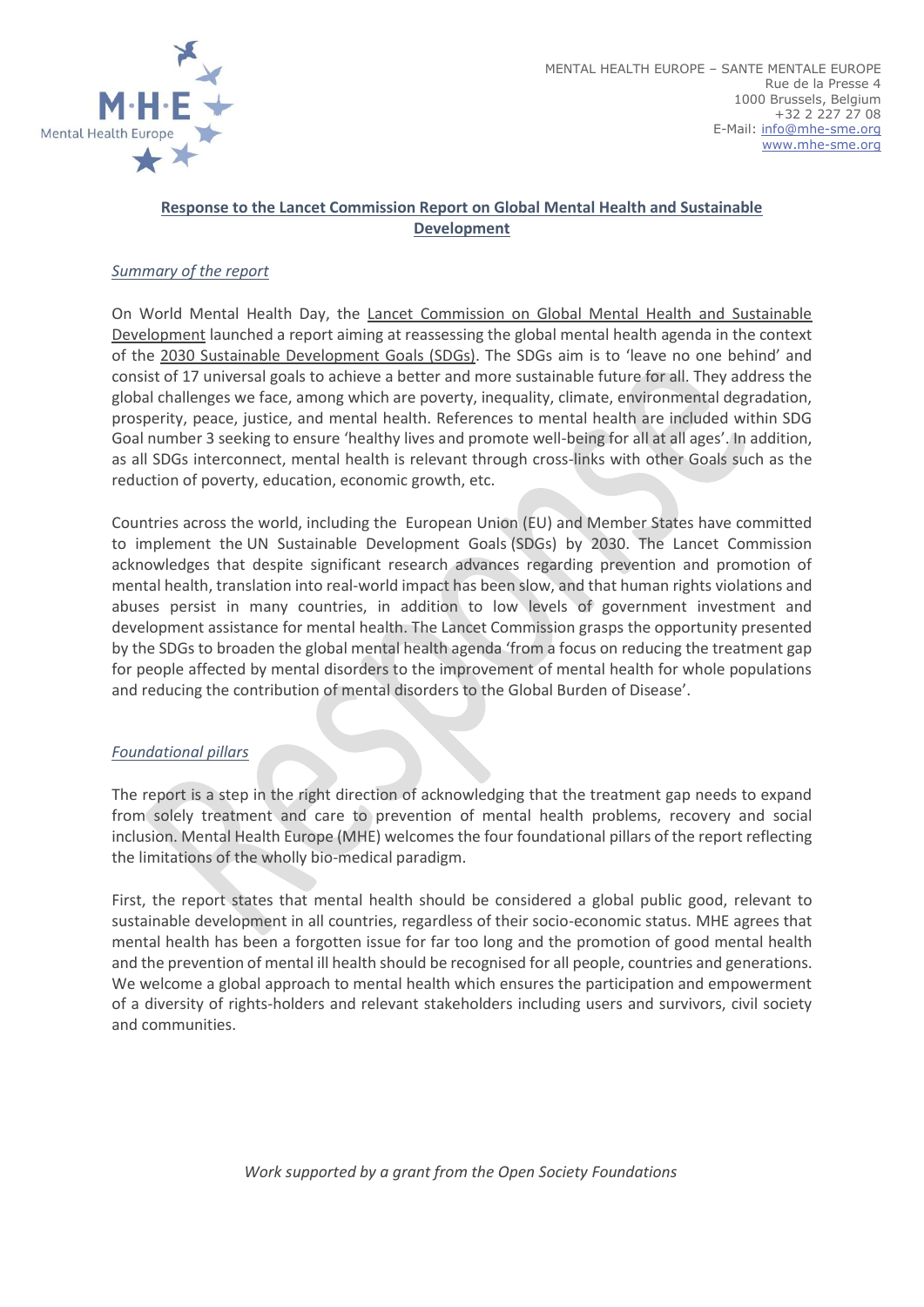Second, the report acknowledges that mental health problems exist on a continuum from mild, timelimited distress to chronic, progressive and severely disabling conditions. The binary approach to diagnosing mental disorders fails to accurately reflect the diversity and complexity of mental health needs of individuals or populations. Indeed, mental health changes through the lifespan, and a onesize fits all approach in mental health services is not fit for purpose. MHE welcomes the focus on young people throughout the report as mental health problems in childhood and adolescence do not only affect young people, their families and friends but can also have a longer-term impact on their social development and their adult lives. Lack of prevention and treatment at the young age can lead to educational dropout or difficulties entering the workforce which may have lifelong implications, particularly so for women and people with lower socio-economic status. Addressing mental health problems during childhood and adolescence is therefore crucial and should form part of an integrated approach to mental health through the lifespan.

Third, the mental health of each individual is stated to be the unique product of social and environmental influences, in particular during the early life course. These include demographic (such as gender, age, ethnicity), economic (income and employment), neighbourhood (community, housing, built environment); environmental (climate change, war, migration), social and cultural determinants (education, family, social networks). Mental health is indeed not only about health but about the social issues and barriers we face, how we work, where we live, and our basic human rights: it cannot be addressed in silos. Inequalities, poverty and abuse all impact on our mental health, and the solutions are political and social as well as technical.

Fourth, the report refers to mental health as a fundamental human right for all people, necessitating a rights-based approach to the welfare of people with mental disorders, to those who face vulnerabilities or risk factors associated with poor mental health, and to enable an environment which promotes mental health for all. The report refers to both the right to mental health and the rights of persons with mental health problems or psychosocial disabilities.

## *Proposed recommendations*

However, and despite these foundational pillars, the report's key recommendations still come from a biomedical starting point, and therefore fail to recognise fully both the psychosocial model of mental health and community services. Change would involve tackling the power of the national and global institutions that provide structural support for the medical model, which has presided over the escalating epidemic of mental ill health.

MHE would emphasise:

## o *The need to invest in psychosocial support respectful of local customs, practices and beliefs instead of biomedical interventions*

The report acknowledges the biomedical framing of the treatment gap as having attracted criticisms from scholars and activists championing a cultural perspective and representing persons with lived experience. Indeed, acceptance and respect for the wide range of experiences and behaviours inherent in global human diversity should be further emphasised and respect for diversity in experiences and abilities an overarching theme of the key recommendations. A cultural perspective needs to be guaranteed rather than a biomedical emphasis over indigenous traditions of healing and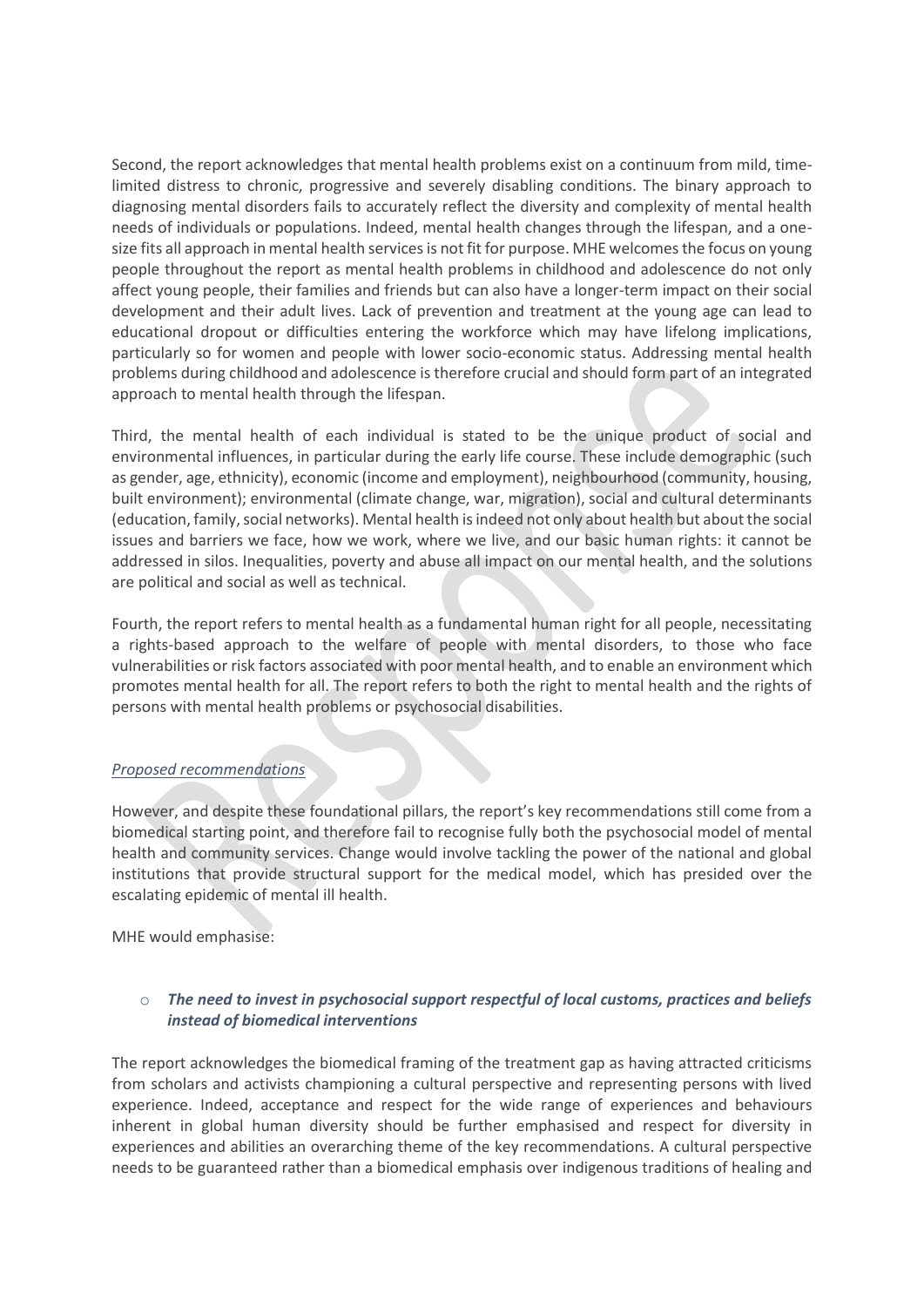recovery, and the medicalisation of social suffering. A 'western' psychiatric framework dominated by pharmaceutical interventions should be avoided within a global agenda for mental health.

In addition, positive measures to foster well-being through the community and community participation should be promoted. Participation and inclusion are central to the process of development and psychosocial support should be tailored to the needs of individuals, recognising each person's growth potential.

### o *The need to further strengthen and address the social basis or roots of psychological wellbeing and mental health*

As previously mentioned, the report refers to social and environmental influences on mental health and to public policies and development efforts within and beyond health such as education, workplace, social welfare, gender empowerment, child and youth services, criminal justice and development and humanitarian assistance.

MHE would go further in acknowledging the role of inequalities, violence and poverty as determinants of mental health, emphasising the need for political, social, economic and cultural interventions within a global mental health agenda. Reducing inequalities or addressing social factors through investment in peer supporters and community health workers are one of many possibilities to tackle social and structural determinants of mental health.

## o *The need to strengthen the CRPD as the overarching human rights framework to mental health*

The 2006 United Nations Convention on the Rights of Persons with Disabilities (UN CRPD) is only partially acknowledged, and as mentioned by the [UN Special Rapporteur on rights of persons with](https://globalmentalhealthcommission.org/commentaries/special-rapporteur-on-the-rights-of-persons-with-disabilities/)  [disabilities,](https://globalmentalhealthcommission.org/commentaries/special-rapporteur-on-the-rights-of-persons-with-disabilities/) 'the report fails to understand the potential of the CRPD to reframe, transform and enhance the global response to mental health in light of the rights of persons with disabilities'. The CRPD represents a paradigm shift in moving away from a biomedical approach to disability to a social and human rights-based approach which states that people with disabilities, including people with psychosocial disabilities, must fully enjoy their human rights. Since the adoption of the CRPD persons with psychosocial disabilities 'are no longer considered as patients or recipients of care and charity but as autonomous rights holders, entitled to claim and realize all human rights on an equal basis with others, as members of the human family.'

The CRPD's worldwide ratifications, including by the European Union, express the global commitment to promote and implement the rights of persons with disabilities, among which are persons with psychosocial disabilities. At the core of the CRPD lies the right to legal capacity, i.e. the right to make you own choices and have those respected by others. The report of the Lancet Commission mentions the tension between the interpretation of the CRPD as autonomy for all persons and those who consider that substituted decision-making can be in the interests of a person, without positioning itself.

Moreover, the report fails to address the use of coercion in the mental health field as a violation of human rights. The [CRPD Committee,](https://mhe-sme.org/wp-content/uploads/2018/09/StatementOviedo_CRPD20th.pdf) the UN Special Rapporteurs on the rights of persons with [disabilities,](http://www.ohchr.org/Documents/HRBodies/CCPR/GConArticle9/Submissions/SRDisability.doc) on the [right to health,](http://ap.ohchr.org/documents/dpage_e.aspx?si=A/HRC/35/21) and [on torture,](https://www.ohchr.org/Documents/HRBodies/HRCouncil/RegularSession/Session22/A.HRC.22.53_English.pdf) all emphasized the need to end non-consensual placement and treatment for reasons linked to impairment or disability. Such measures are in